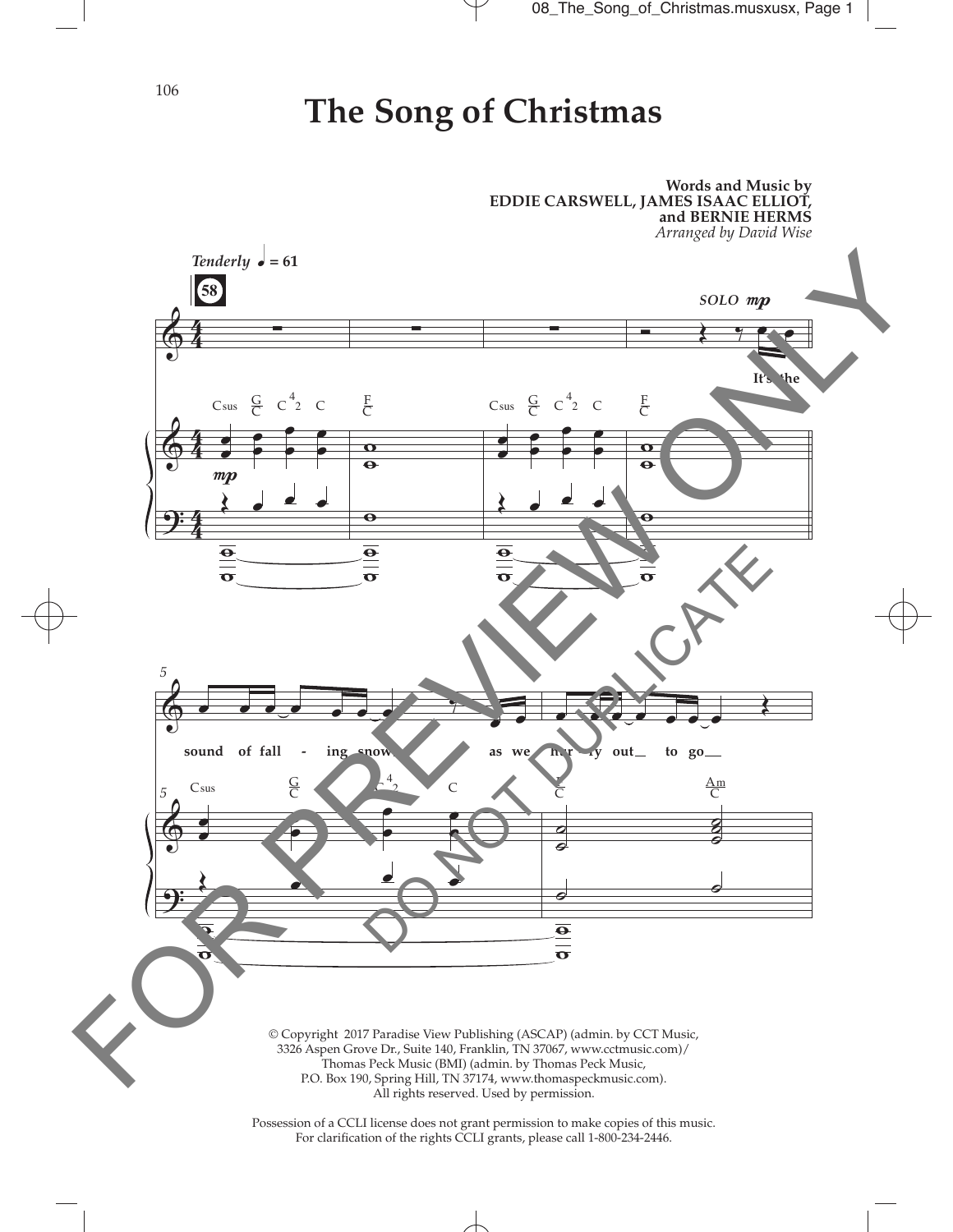

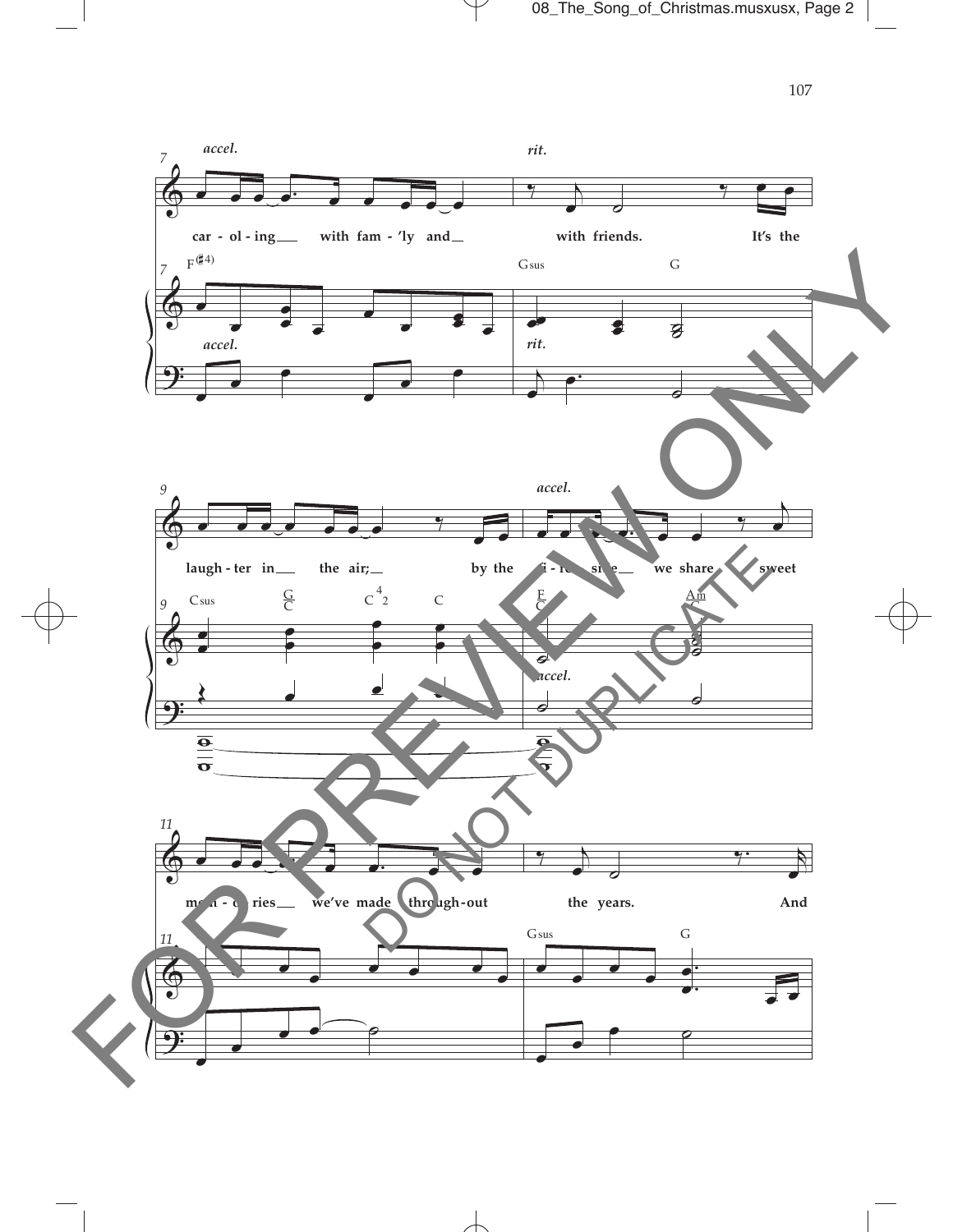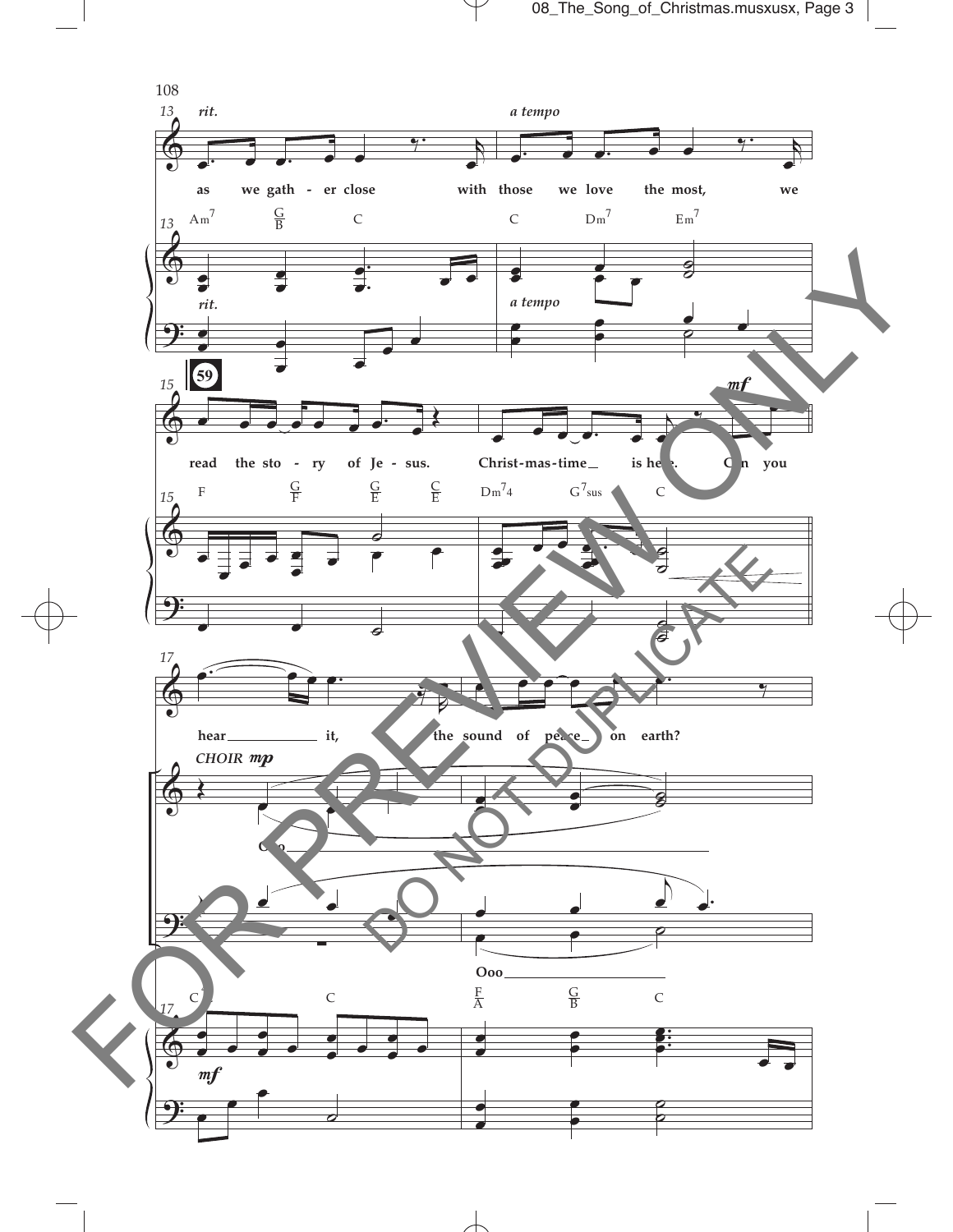08\_The\_Song\_of\_Christmas.musxusx, Page 4





 $\overline{\mathcal{A}}$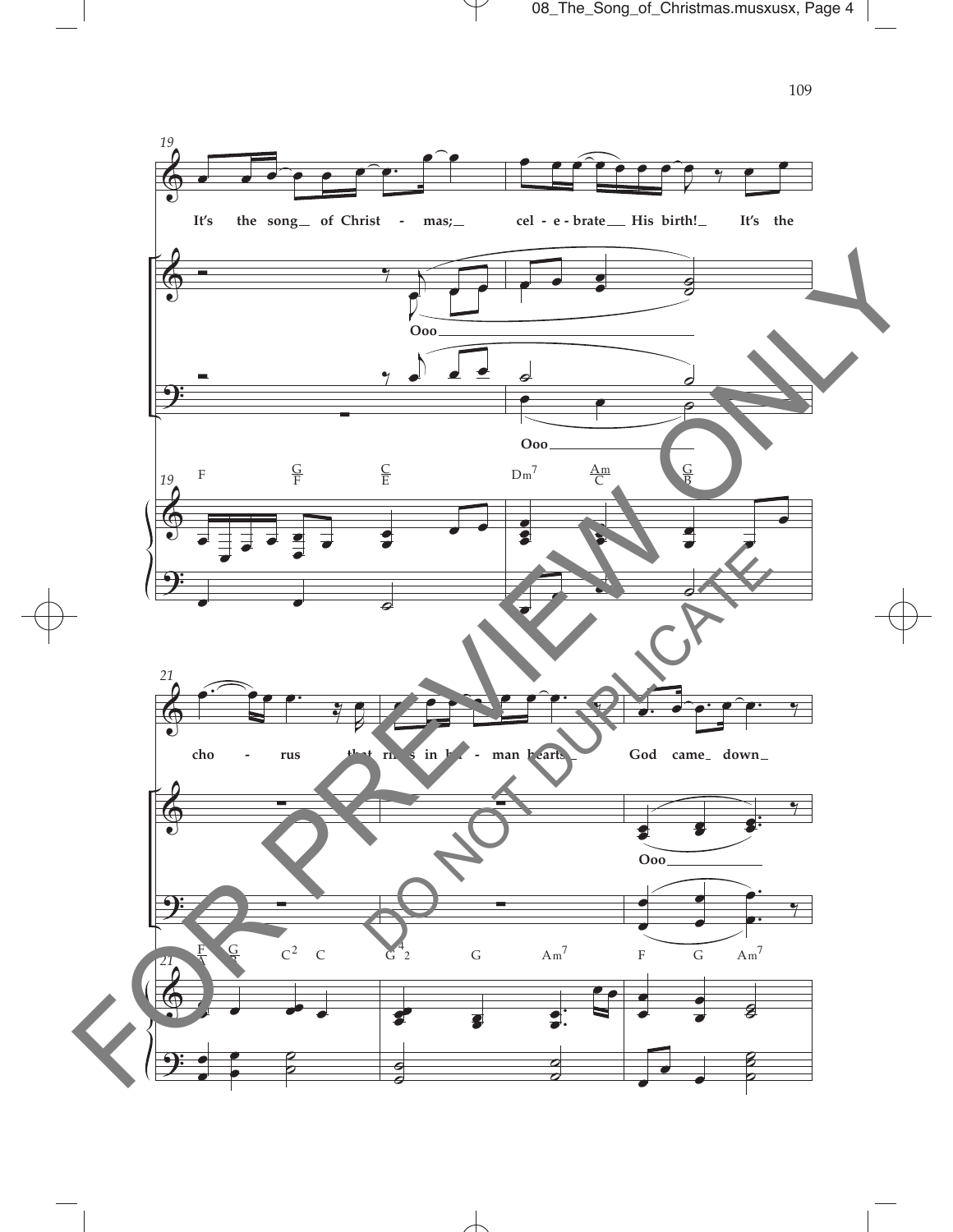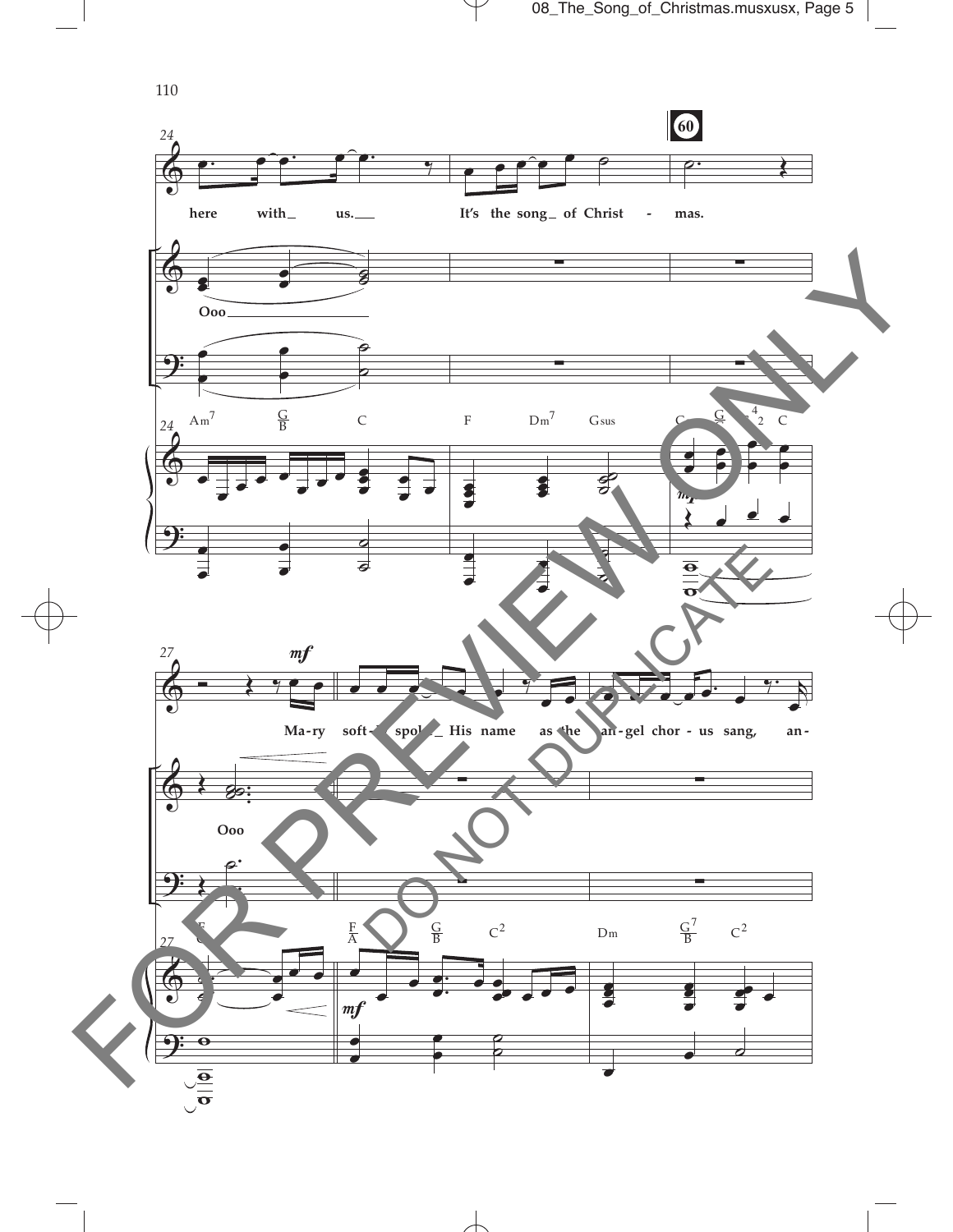$111\,$ 

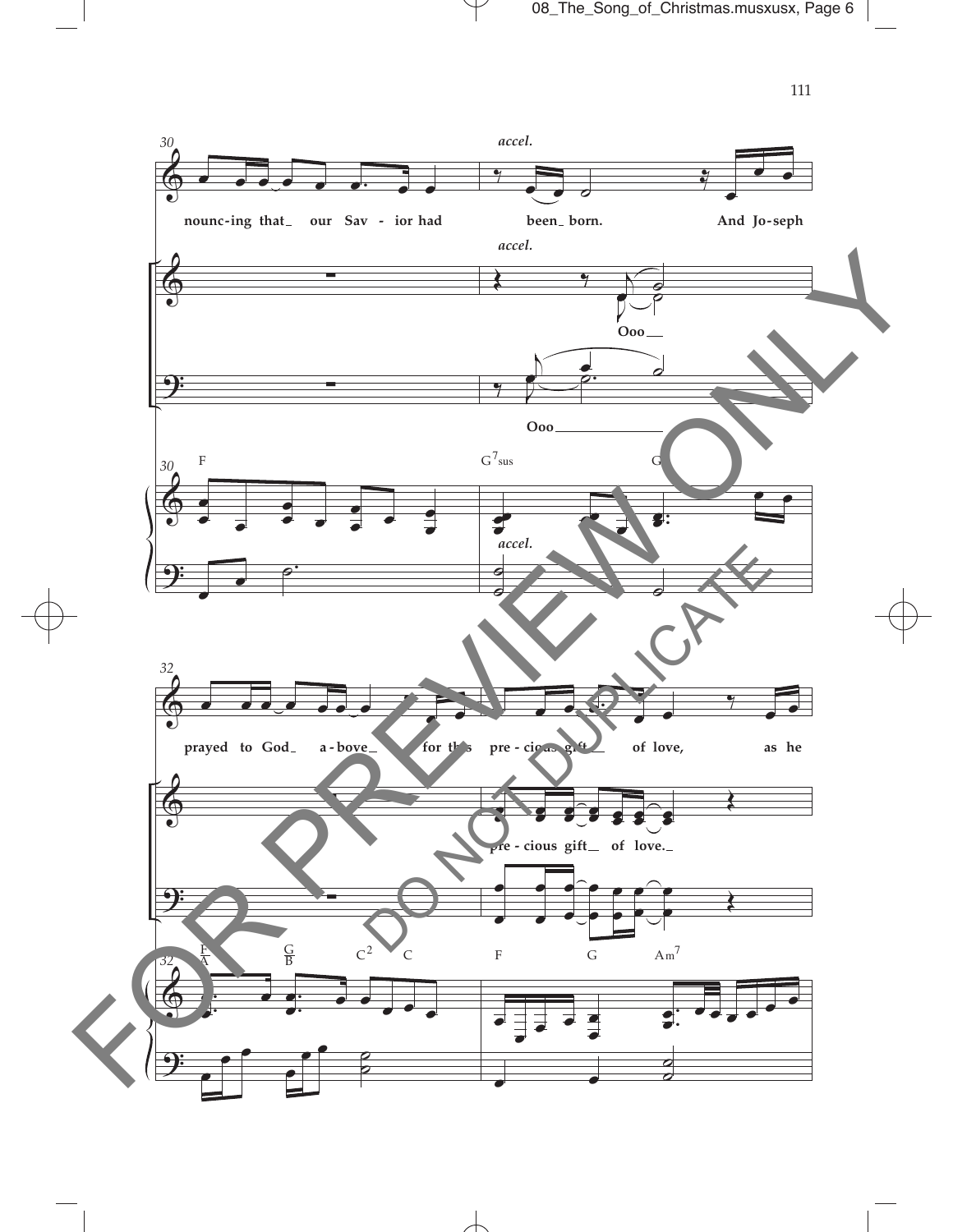112

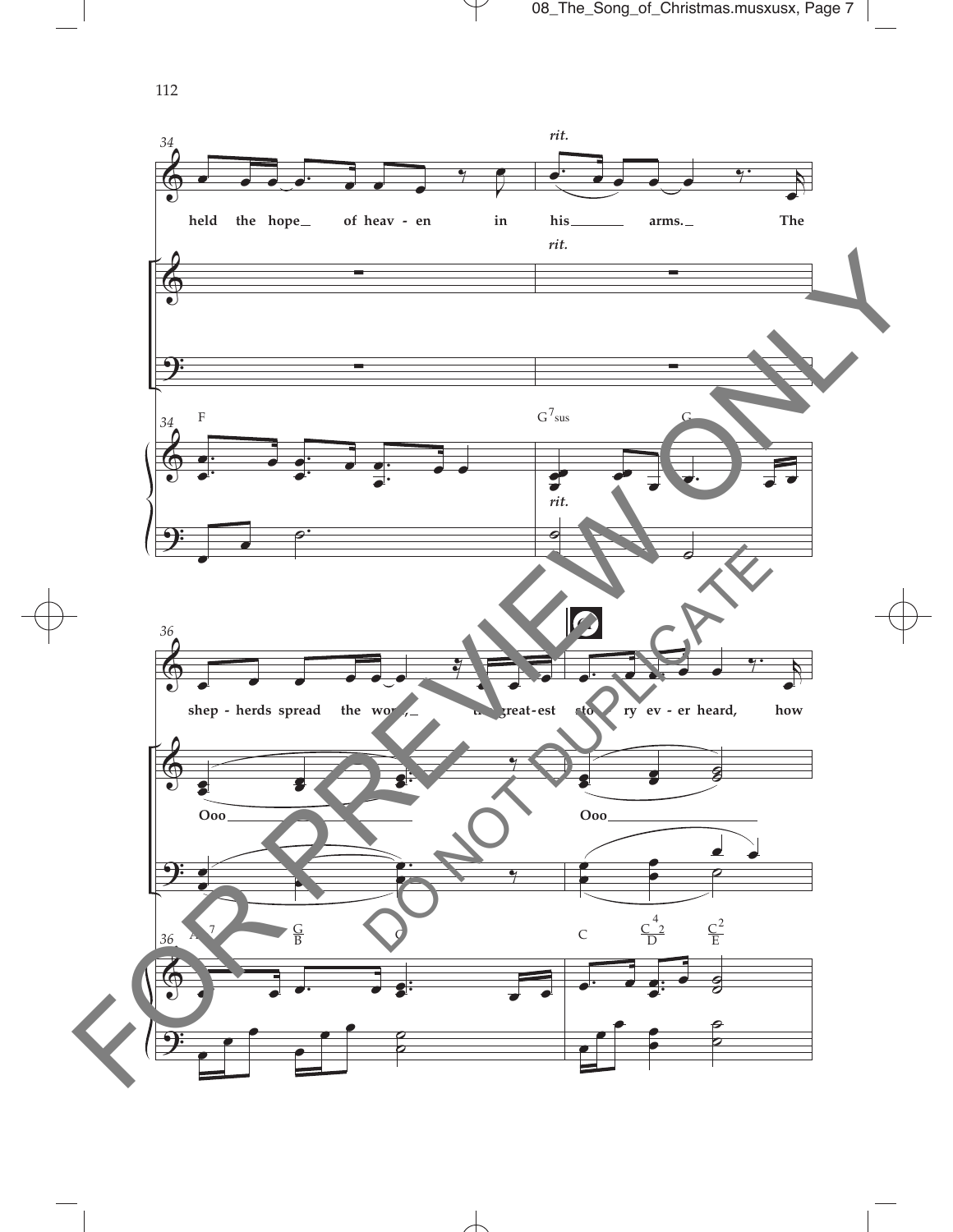

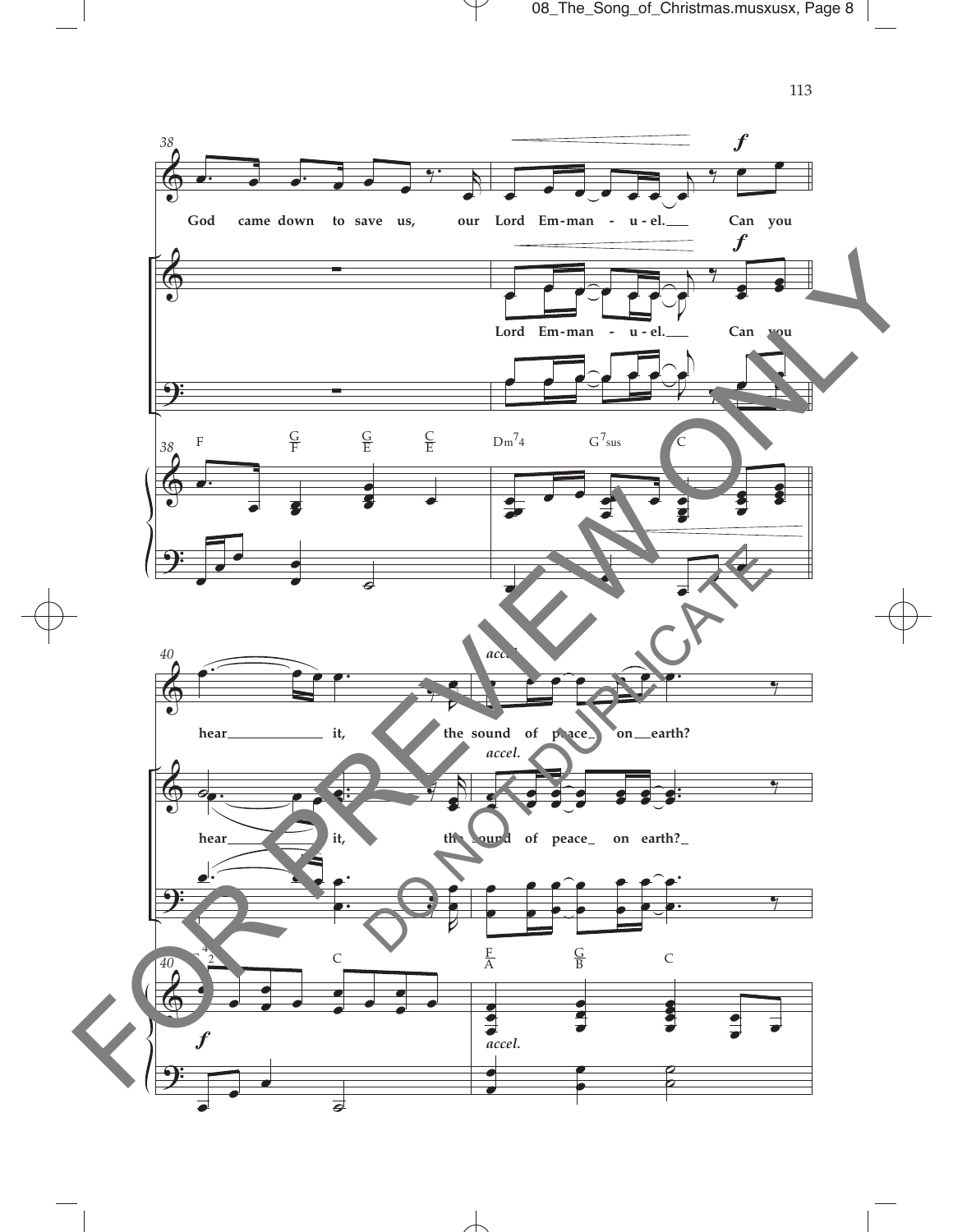$\pmb{\Phi}$  $\theta$ <u>.</u>  $\pmb{\Phi}$ <u>.</u> *42*  $\overline{\mathcal{C}^{\bullet}$ It's the song of Christ **-** mas cel - e - $\bullet$ œ œ œ œ œ œ **Oh**  $\overline{z}$  ,  $\overline{z}$  $\sum_{i=1}^n$ ∑ *42* œ œ  $\frac{1}{\epsilon}$   $\frac{1}{\epsilon}$ œ  $\overline{\phantom{a}}$ . œ œ  $\cdot$   $\cdot$  $\overline{\cdot}$  $\bullet$ ˙ F  $\frac{G}{F}$ C E <sup>œ</sup> <sup>œ</sup> <sup>œ</sup> <sup>œ</sup> <sup>œ</sup> <sup>œ</sup> <sup>J</sup>  $9 - 9$ **cel e brate His birth. It's the** œ œ œ 8 E  $\overline{\mathbf{e}}$  $\bullet$ œ œ œ j œ œ  $\overline{y}$ œ œ œ œ **cel e brate His birth. It's the -**  œ œ œ œ œ œ œ œ œ œ œ  $\Rightarrow$ œ œ ‰ œ œ œ œ œ e<br>S œ œ œ œ œ œ œ œ œ œ œ ˙ ˙  $Dm^7$  $\frac{\text{Am}}{\text{C}}$ G B *(add Basses)*  $\pmb{\Phi}$  $\bm{\phi}$ <u>9:</u>  $\bm{\phi}$ <u>9:</u> *44*  $\epsilon$ œ **cho rus that rings in hu man hearts.**  $\circ$  .  $\bullet$  .  $\frac{1}{2}$ œ œ **cho** *ru* **ru that rings in hu** *r* **man hearts.**  $\overline{\phantom{a}}$  $\overline{e}$ . . œ  $\frac{1}{2}$ œ  $\overrightarrow{a}$ *44* P<br>A œ œ *rit.*  œ œ œœ œ œ œ œ œ œ  $\overline{\phantom{0}}$  $\overline{\boldsymbol{\sigma}}$ F A  $\subseteq$  $C^2$  C *rit. rit.*  œ œ œ œ œ œ œ. ‰ œ œ œ œ œ œ œ œ œ œ œ **e .**<br>. œ ‰ œ œ œ œ œ œ œ œ œ œ œ œ . . œ œ ‰ œœ  $\mathbf{e}$ œ œ  $\overrightarrow{e}$ œ œ œ  $\mathbf{z}$  $\overline{\circ}$  $G^4$ G  $Am^9$ **- - -** 114 FOR PREVIEW ONLY DO NOT DUPLICATE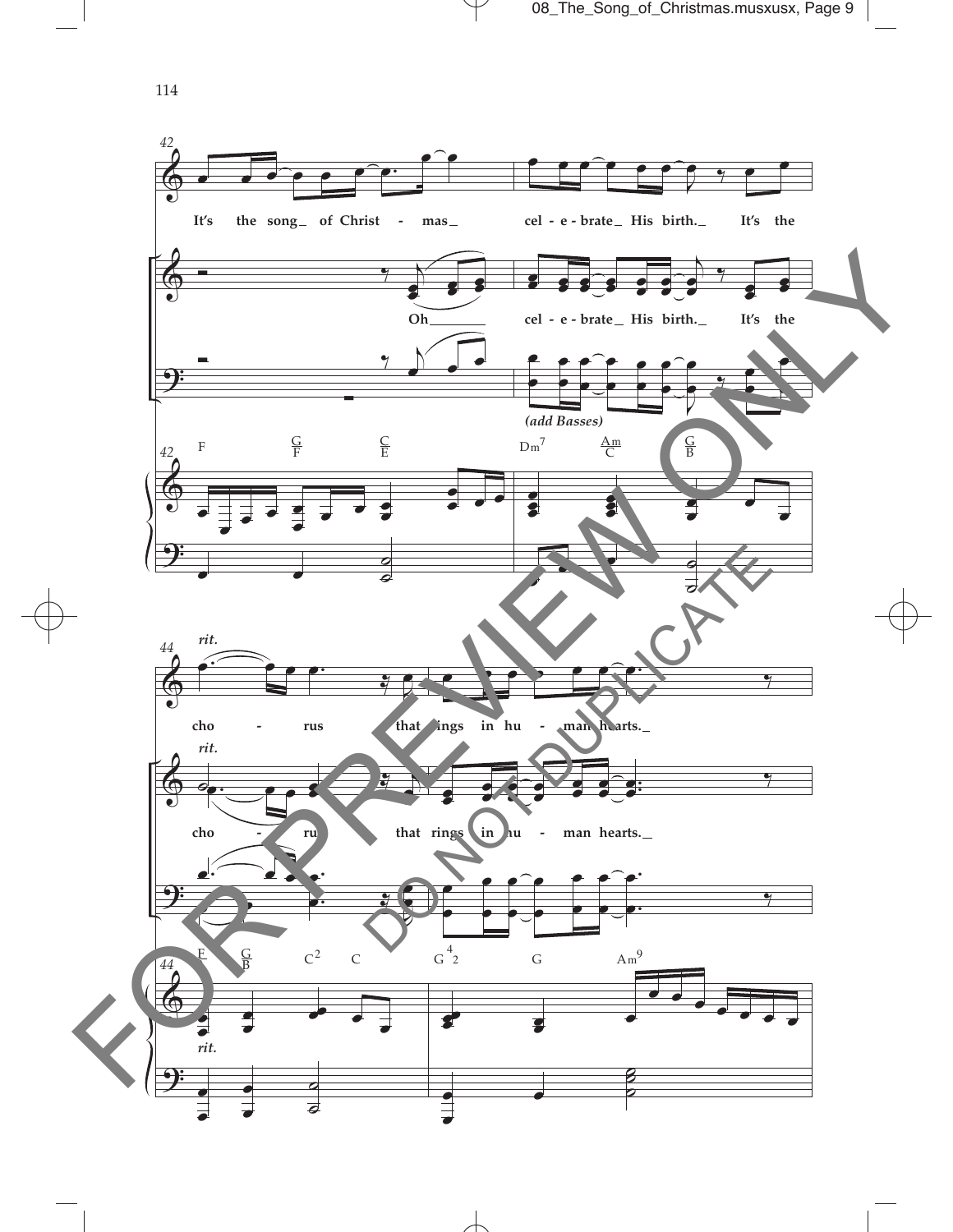

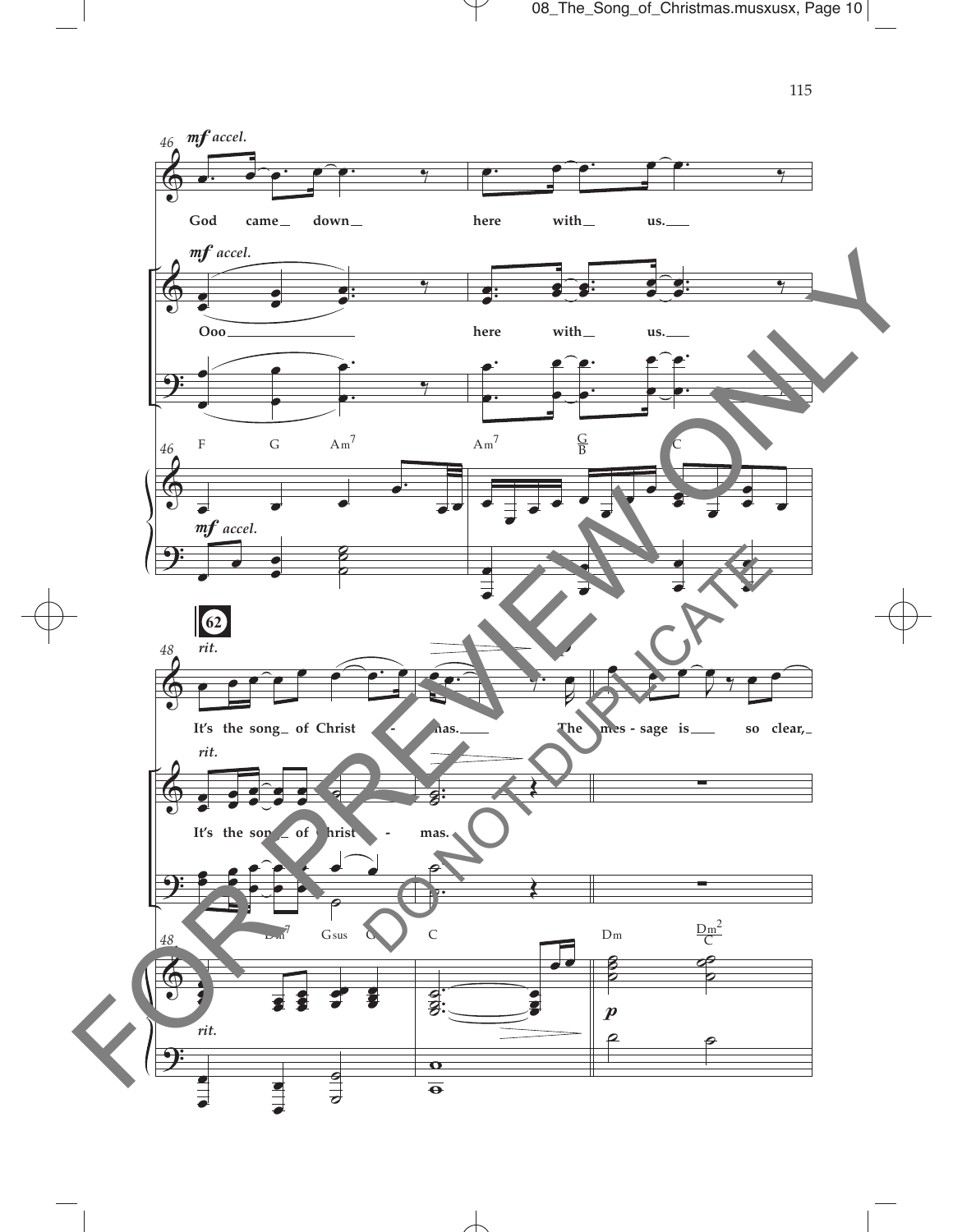

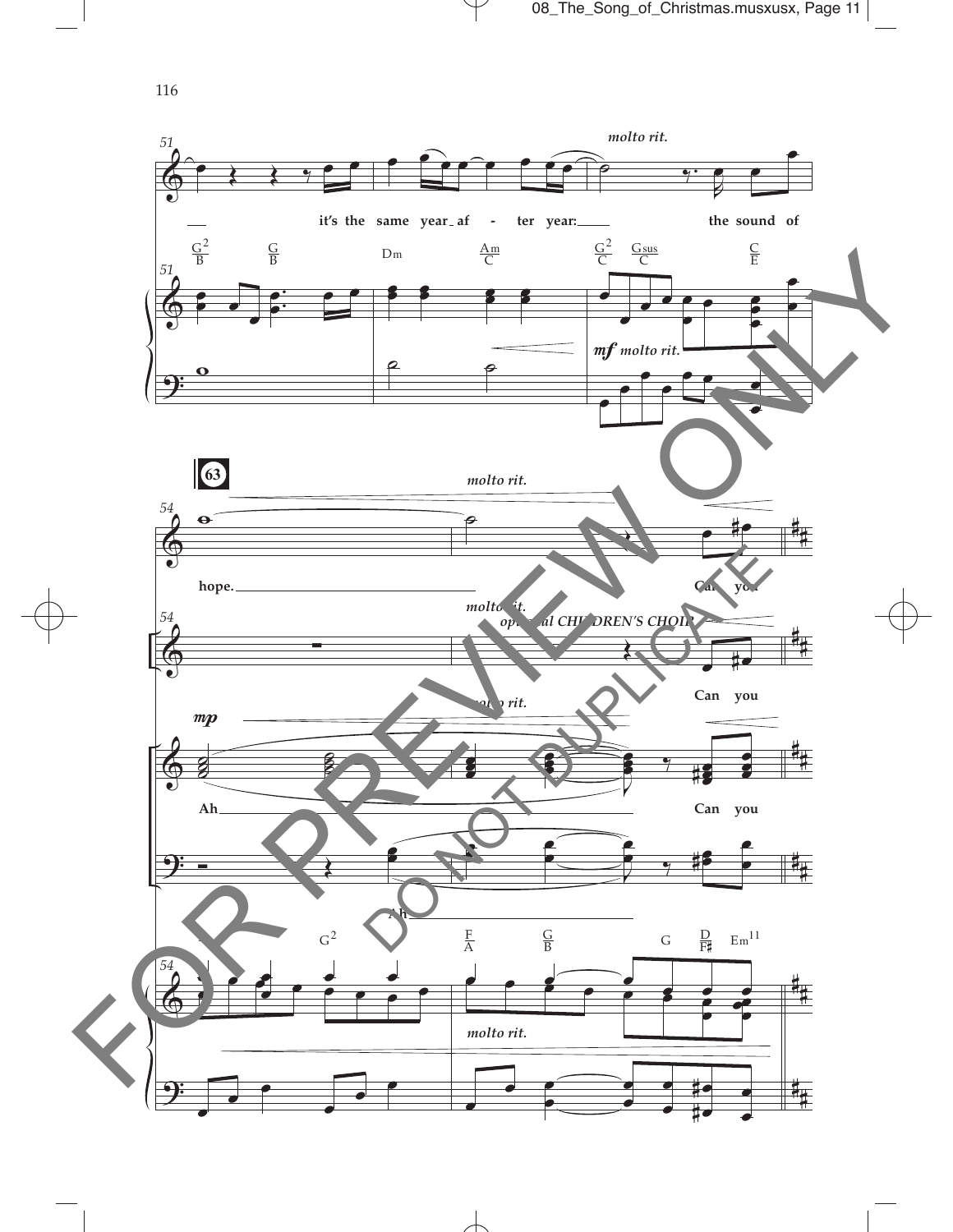08\_The\_Song\_of\_Christmas.musxusx, Page 12

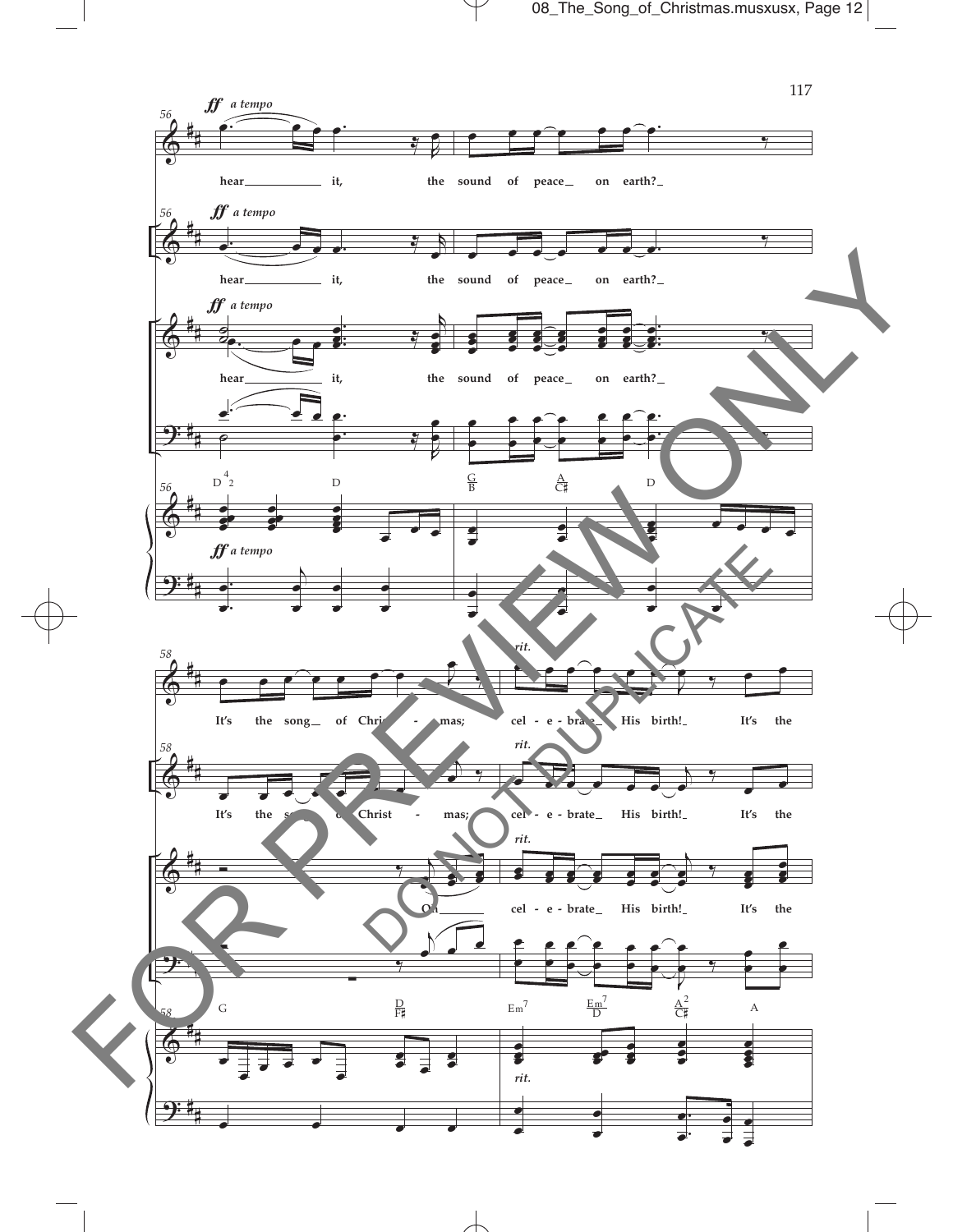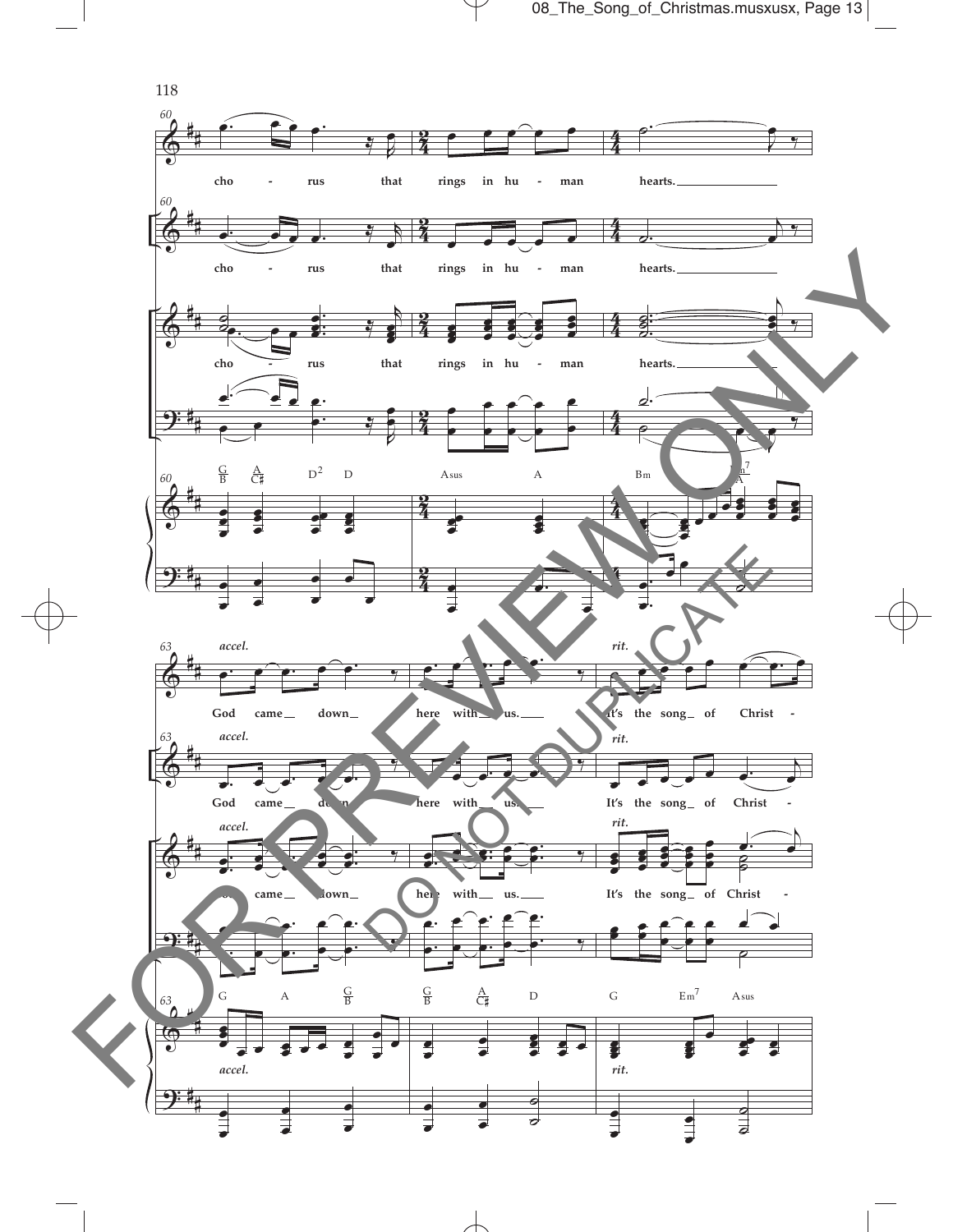